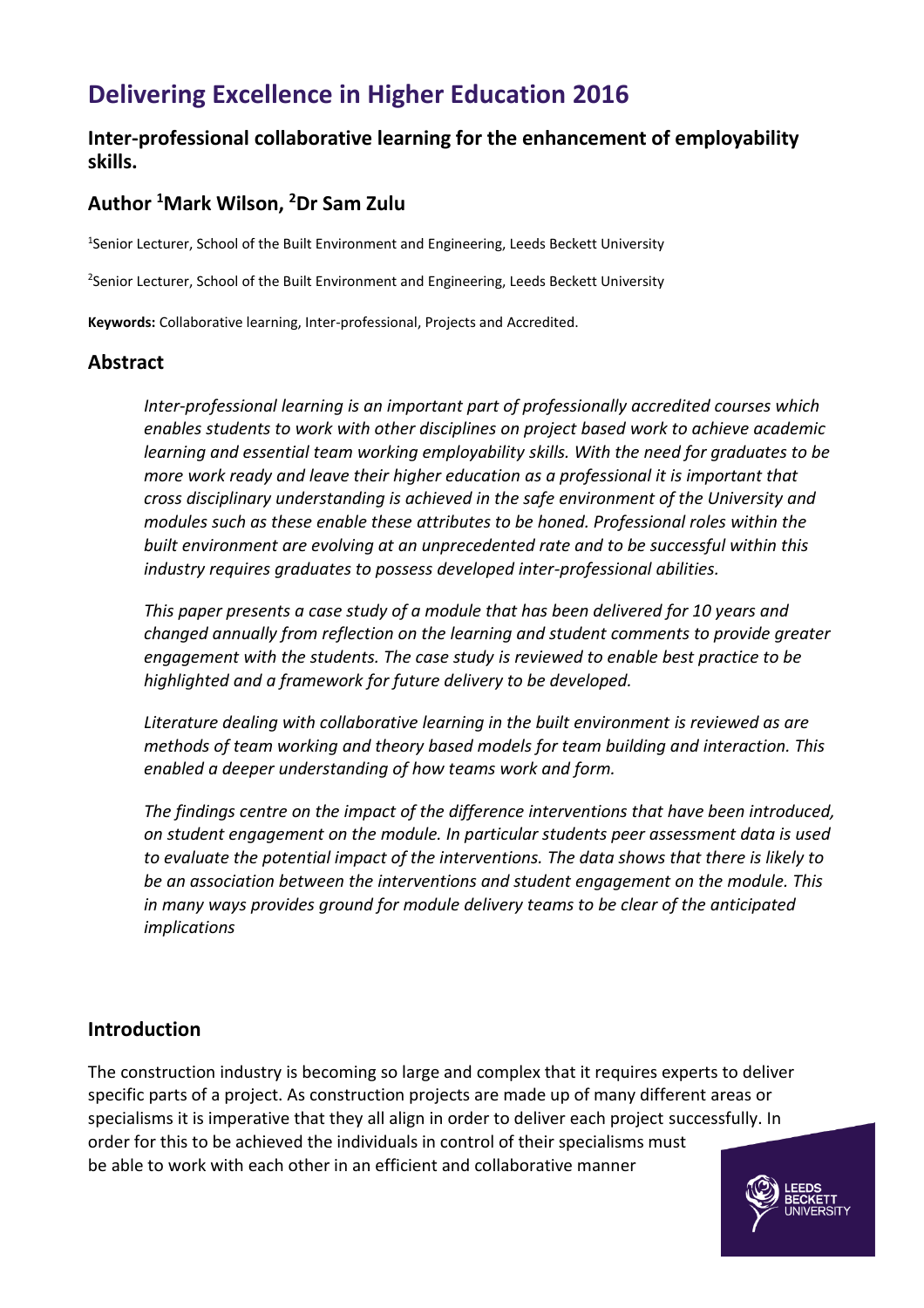providing effective and positive interactions. To this ends the paper looks to explore the practicalities of delivering effective collaborative learning in the built environment.

The professional bodies accrediting courses in Higher Education seek to ensure that students emerge from their time at University prepared to perform at industry standard. This is done through their agreements with universities and also as part of their assessments of professional competence which courses have to be mapped to. Many Universities look to meet the collaborative learning, or group task, requirement through a project that remains within the student's discipline thus failing to meet the demanding requirements placed on students once they engage with industry.

Where team working is taught in single discipline cohorts the effectiveness of the interaction with opposing viewpoints is lost and consequently the skills needed to deal with these are not developed. True interdisciplinary working helps to develop negotiating skills and understanding of others perspectives leading to a more effective team member or leader. The delivery of successful inter-professional collaborative learning is key in the progression of students into successful careers and the establishing of structured learning programmes to incorporate the ability for cross professional learning within such courses is vital for the growth of the course and its recognition in industry.

The paper builds on the knowledge accrued from the paper written by a group from Herriot Watt University which considered the impact teaching collaborative learning to built environment students had on their employability skills. Within the construction industry employability is an important factor in choosing the right student for the role, by introducing students to collaborative learning in their curriculum they are able to hone their skills in a safe environment.

The paper will consider how academic integrity can continue to be upheld when teaching the practicalities of collaborative learning based on inter-professional interaction and the ability to engage with others to produce a significant and successful project.

The aim of this paper is to present a case study of an interprofessional studies module which the authors deliver to undergraduate built environment students. Of particular interest is the evaluation of the effectiveness of the different interventions the module team have introduced over the years.

## **Literature Review**

According to Tennant et al (2015) there is a disparity between the emerging 'career academic' and the increasing demands for inter- and cross- professional training from the workplace. The reason given for the disparity is that the 'career academic' is by their nature tending towards specialism and discipline specific whereas industry needs to embrace all disciplines equally and enable them to work together in a cohesive manner. King (2010) in their narrative supports this paradigm by suggesting that global issues are becoming increasingly complex outstripping any one discipline and that in order to address such matters industry is looking towards teams of persons versed in different disciplines working together rather than individuals who might have a good interdisciplinary knowledge.

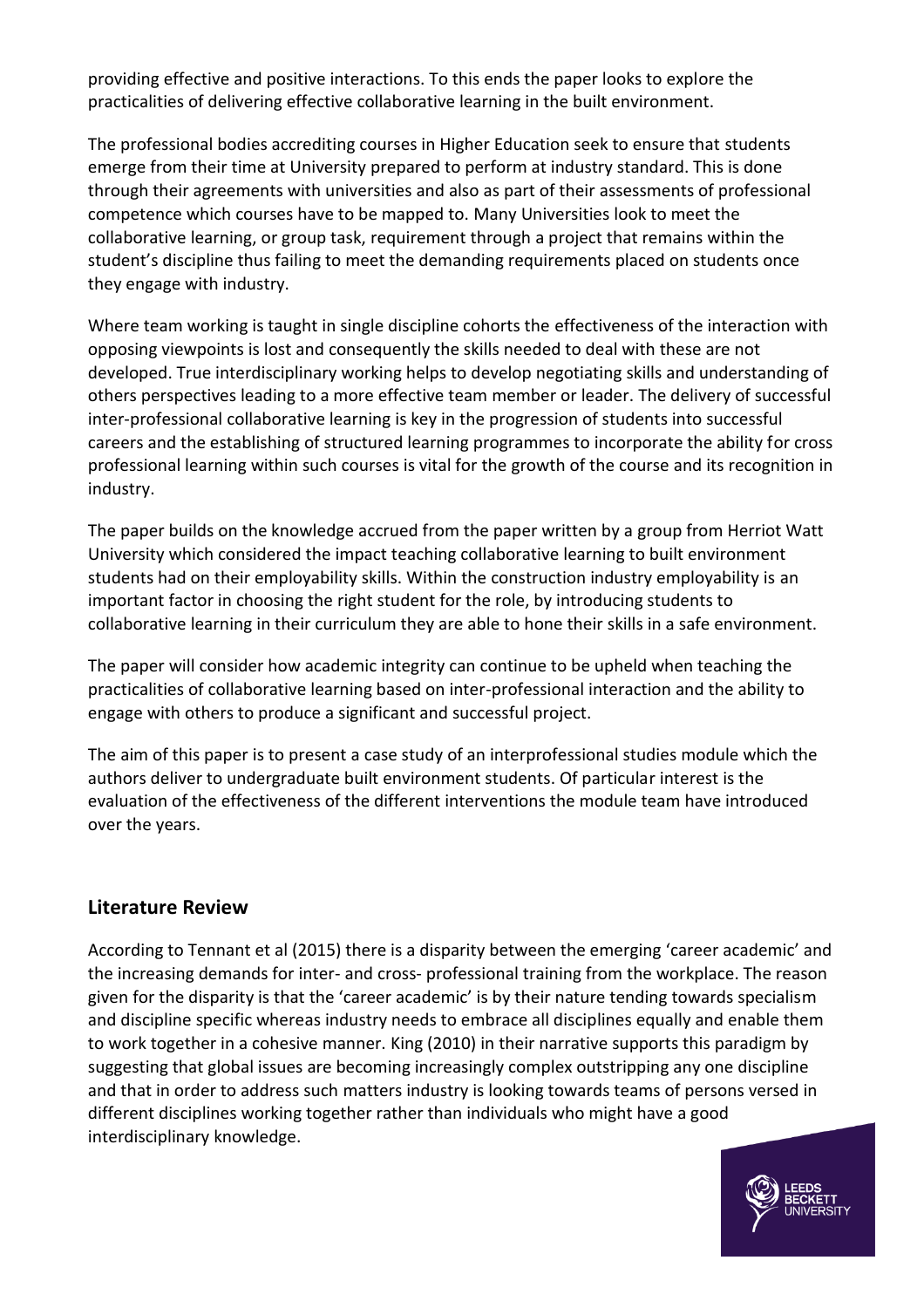Nurturing these inter-professional skills both academically and practically is an important role or higher education if it is to maintain its rightful place as a provider of high quality personnel for industry and society as a whole. King (2010) continues by discussing the nature of academic faculties and how they can be brought together to provide opportunities for inter-professional working. This too can be related to the bringing together of different disciplines within the built environment sector of higher education. By bringing these disciplines together it is possible to use the specific skill sets of each discipline to inform the others and instigate a chain reaction of learning.

There is a challenge for aspiring professionals to use disciplinary knowledge to pick out salient features of an event or situation and then to infer what follows and how to act (Young and Muller, 2014 and Guile, 2014)says that. This can be developed through good inter-professional working practice delivered in successful projects set in the higher education environment. In order to enable students to use their knowledge projects need to be developed that rely on specific detailed knowledge to succeed but also need that knowledge to become aligned with that of others. There are occasions, according to Susskind and Susskind (2015) where conflict should be engineered in order to increase the learning of the students.

The professional bodies that govern the construction industry have close links to higher education and, in different ways, inform the curriculum that is taught at these institutions. They do this through the standard benchmarking, direct input into the curriculum and influence on the attributes expected of a professional graduate. The RICS (Royal Institution of Chartered Surveyors) allows universities more freedom in their curriculum but still expects graduates to leave with sills that align with its Assessment of Professional Competence (APC). The competencies that can be addressed through the inter-professional project in this aspect would be communication and negotiation (APC Competencies, 2014)

According to MacLaren et al (2016) there are several factors that need to be in place to enable collaborative practice which can be broken down in to three main areas, those of Institutional Support Mechanisms, Working Culture Mechanisms and Environmental Mechanisms. Providing these are in place and sufficient guidance is offered to the students then successful collaborative projects can be delivered to enhance the student's subject area learning and inter-professional skills. From the observations made by MacLaren et al (2016) they suggest that collaborative projects are more likely to be run by staff who have a significant experience in industry enabling a practical understanding of the issues that might arise during the project work.

#### **Research review and methodology**

A case study used as there is a wealth of data available and the results of the discussion and recommendations from the paper can be implemented and reviewed in the module that the case study is based on to provide further study. The case study comes from a module delivered to the final year students with a mix of four cohorts, some of these cohorts have not worked with each other before, as such it has been considered appropriate for this module to become the case study.

#### **Research method**

Data collected from four years of the module was used. The four years were chosen as there have been interventions to the module in each of the three years and this has enabled external triggers to be aligned with the student response.

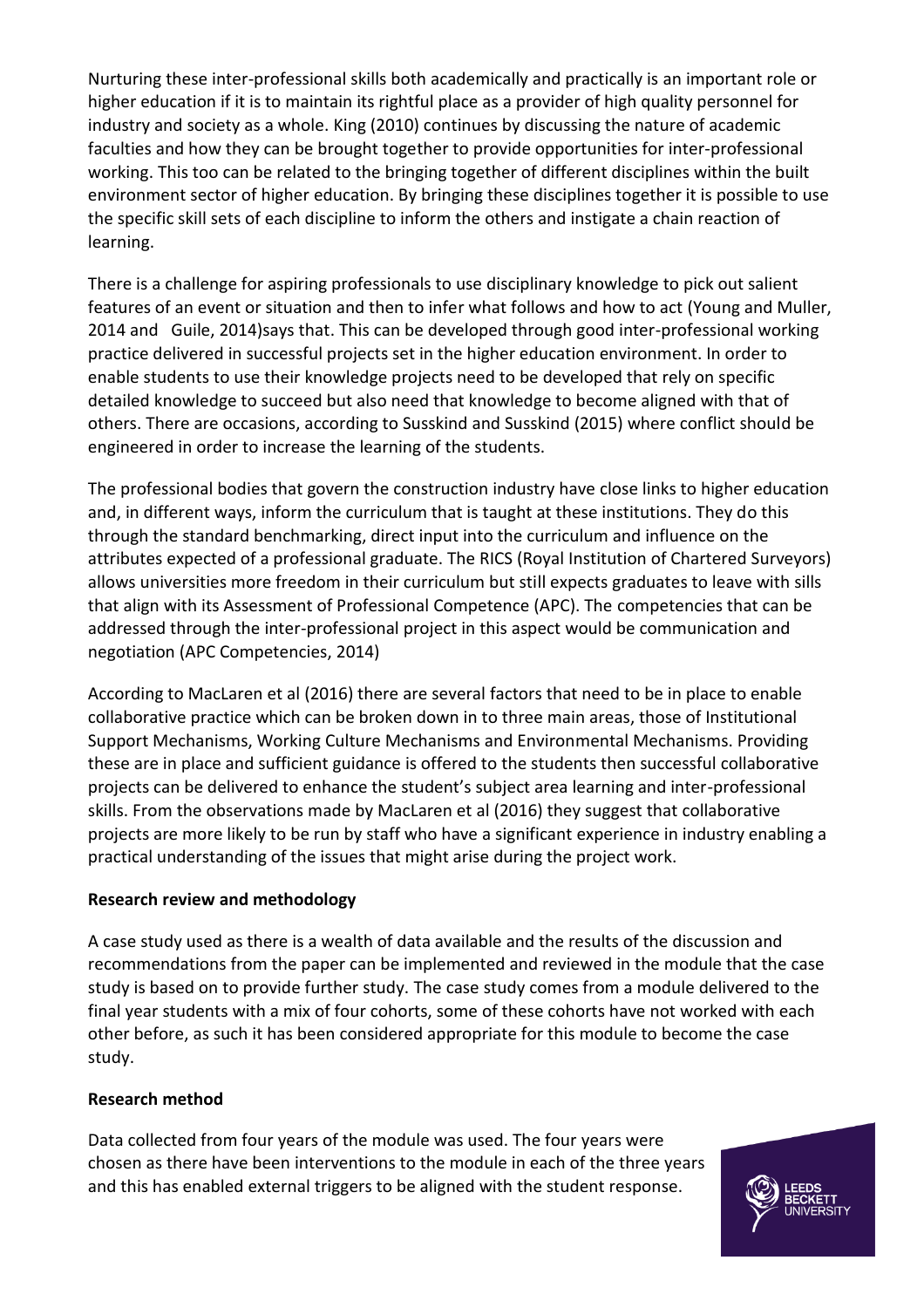Interventions introduced in the module are designed to help improve students experience and engagement. In order to measure the effectiveness of the interventions, student peer assessment scores- a measure of students participation, was examined, with a primary aim of evaluating the potential associations between the interventions and the peer assessment scores. Generally peer assessment refers to a variety of approaches where students are involved in the assessment of the relative contribution of members in a group. Kennedy (2005). While there are a number of disadvantages that have been identified, such as existence free loaders (Parsons and Kassabova 2002), the inability of students to evaluate each other (Elliot & Higgins (2005); among others, it is generally agreed that students are in a better place to assess the contribution of other students (Baker, 2008; Visram & Joy, 2003).

#### **Research results**

Table 1 below presents a summary of the interventions introduced by the module team with year one used as a baseline year.

| Year           | Intervention                                                                                                                                | <b>Triggers and explanation</b>                                                                                                                                                                                                                                                                                                                                                                                                                                                                                 |
|----------------|---------------------------------------------------------------------------------------------------------------------------------------------|-----------------------------------------------------------------------------------------------------------------------------------------------------------------------------------------------------------------------------------------------------------------------------------------------------------------------------------------------------------------------------------------------------------------------------------------------------------------------------------------------------------------|
| $\mathbf{1}$   | • No Intervention<br>[Baseline year                                                                                                         | The project brief is based on a hypothetical construction site.<br>Module team's observation is that students find it less<br>challenging as no real site-specific data can be attributed to<br>the project                                                                                                                                                                                                                                                                                                     |
| $\overline{2}$ | • The project brief is<br>changed to be<br>based on a real<br>construction site                                                             | It was considered that by using a real site students would be<br>able to collect appropriate site-specific data. Such an approach<br>would require a significant amount of student collaboration in<br>determining the relevance of the data and design of a 'real'<br>solution.                                                                                                                                                                                                                                |
| 3              | • Use of Belbin self-<br>perception<br>inventory at initial<br>group formation<br>stage<br>• Requirement for a<br>team building<br>exercise | The observation in year 2 was that there was a disparity<br>between groups that bonded well and worked well in<br>designing an integrated solution and those that did not. It was<br>therefore felt that an intervention that helps students group to<br>be effective were necessary. The two interventions were<br>specifically designed for to deal with this.                                                                                                                                                |
| 4              | • Mandatory and<br>confidential peer<br>assessment                                                                                          | While the two interventions in year 3 had a desired effect on<br>group performance and cohesion, it was observed that, in<br>comparison to previous year, a significant number of student<br>groups chose either not to do peer assessment or awarded<br>each other higher scores that what the module team ought to<br>have been awarded. It was therefore felt that, while in the<br>past student groups could choose not to peer assess each<br>other, peer assessment should be mandatory and confidential. |

Table 2 shows the percentage of groups where all students attained a peer assessment mark of 24 out of 24 and at least 23 out of 24. The data shows that there is a potential linked between the interventions and student engagement as

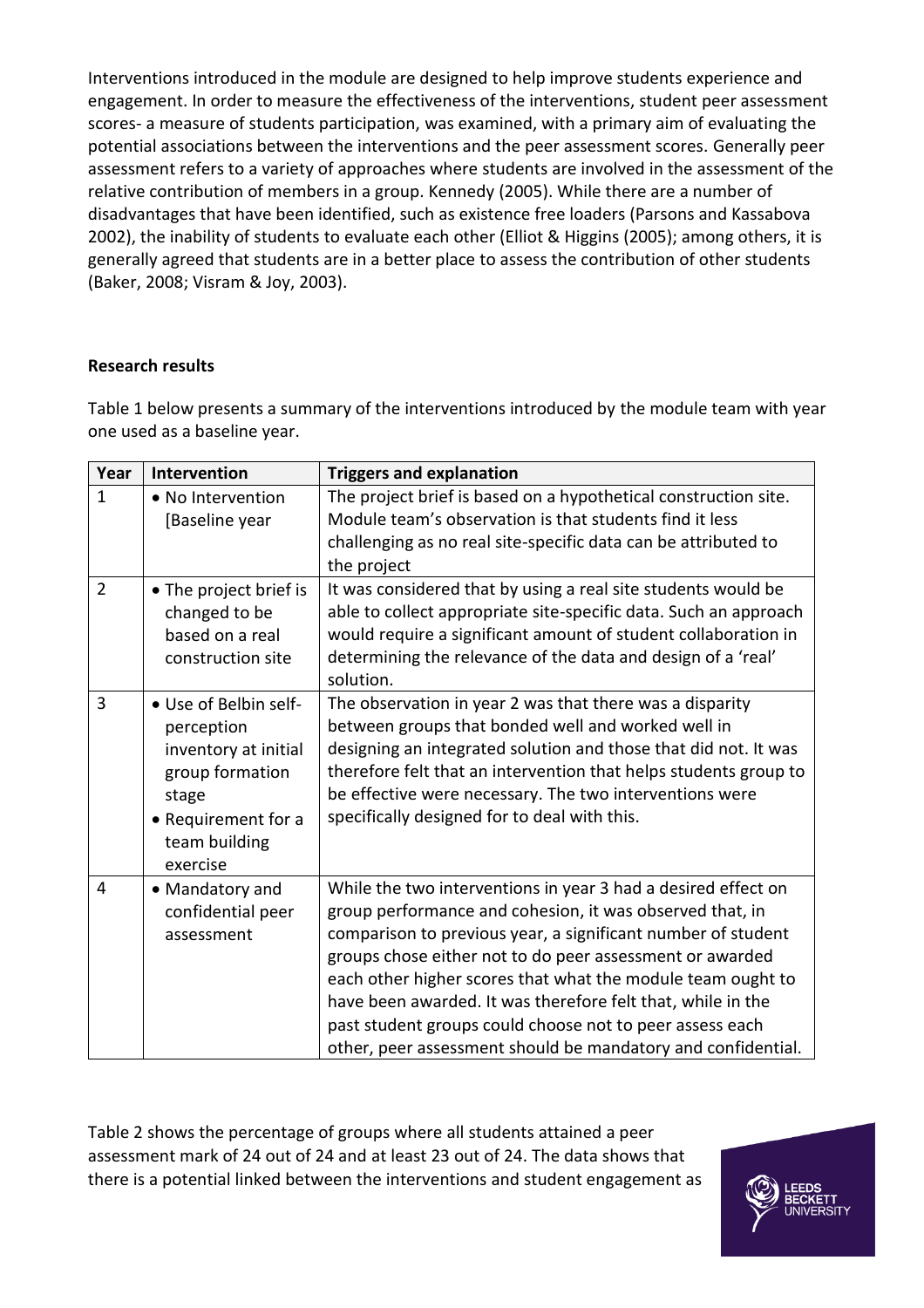measured by peer assessment scores. With the introduction of a more challenging task in year two, the number of groups with at least 23 PA scores for each group dropped from 83% to 73%. Having introduced the use of Belbin self-perception inventory and the requirement for a team building exercise, the PA score in year 3 is seen increasing from 73% to 85%. The biggest change in PA scores is however observed in year 4, where the large drop in the number of students groups with at least 23/24 PA scores for all students in the group, from 85% to 36% is observed and can be attributed to requirement for compulsory and confidential peer assessment is made.

| Peer mark                                                                                 | Year 1 | Year <sub>2</sub>                 | Year 3                                                           | Year 4                            |
|-------------------------------------------------------------------------------------------|--------|-----------------------------------|------------------------------------------------------------------|-----------------------------------|
| Percentage of<br>student groups<br>with maximum<br>PA 24/24 scores<br>for each student    | 67%    | 64%                               | 62%                                                              | 36%                               |
| Percentage of<br>student groups<br>with PA of at<br>least 23/24 score<br>for each student | 83%    | 73%                               | 85%                                                              | 36%                               |
| Average PA score<br>for each student                                                      | 23.26  | 23.86                             | 23.24                                                            | 22.45                             |
| Standard<br>Deviation                                                                     | 1.24   | 4.33                              | 2.07                                                             | 2.48                              |
| Intervention(s)                                                                           |        | • Changed brief<br>to a real site | • Use of Belbin<br>group formation<br>• Team bonding<br>exercise | • Mandatory<br>peer<br>assessment |

In addition table 2 shows the average peer assessment mark for each year group along with the standard deviation of the marks for that year. It can be seen from the data that the standard deviation is higher for the last three years than in year one.

#### **Discussion**

The results show that following the first intervention of an actual site been used with all the additional material that was available to public access the challenge to produce a coherent proposal by the students increased and as such with little extra support from the module staff students with lesser abilities struggled. The change in brief to a real site provided the more adept students with a wealth of information and the lesser able students fell by as the teams did not gel in the early part of the project. The drop in number of teams with all students achieving at least 23 out of 24 PA score could be a reflection of the complexity of the task which now needed more collaborative effort by the students, in comparison to the previous year where the project was considered as less challenging.

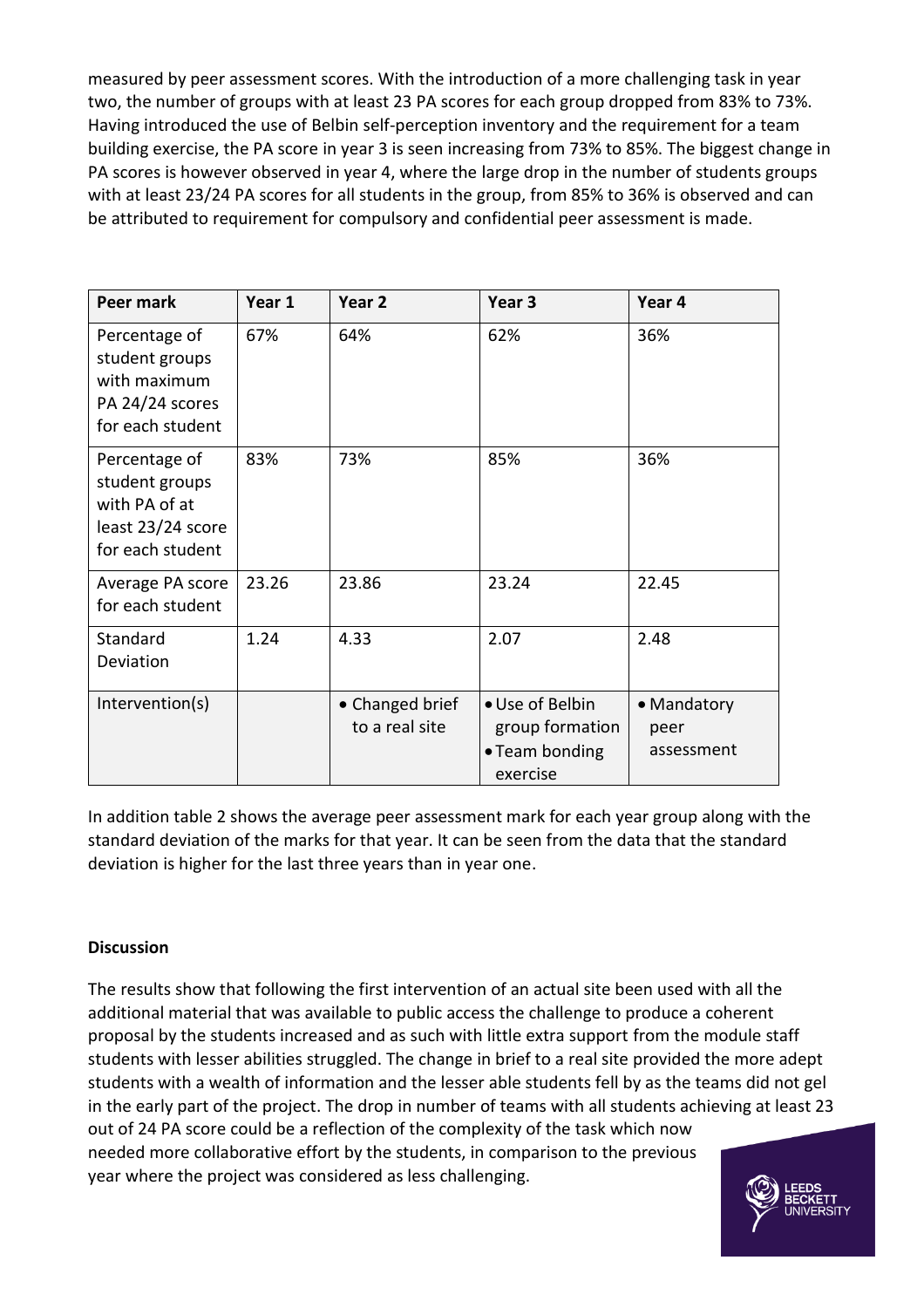Having identified the drop in peer marks the use of the Belbin Self Perception Inventory was brought in as an intervention to enable the students to understand better both their personal team traits and those of the other members. To compliment this intervention a team building exercise was made mandatory with a report back the following week. These two interventions have helped the teams to bond well. At this point it is likely that as the teams felt they were working well together they chose not to complete the peer assessments or chose to award each other the maximum PA scores. However observations made by the module team indicated that there were members of the teams who were not as effective as the peer assessments indicated. Upon completion of the module some students reported back that they felt under pressure to not complete the peer assessment forms by other group members where they would have liked to give lower PA scores to members that they considered to be underperforming.

It was also noted by the module team that students enjoyed the experience of working as a group once they identified each other's traits and had completed the team building exercise successfully. This effective team working could also have impacted on the peer assessment leading to perceived false high scores either being given or assumed due to the agreed non completion of the peer assessments.

The discussion with students led the module team to change the peer assessment to be compulsory and confidential. As can be seen in table 2, this intervention seems to have led to a reduction in number of groups that awarded all group members at least 23 out of 24 PA score. The increase in the reported variation in student contribution and engagement is one that can be considered as reflecting the input of the students as was observed by the module team. It is likely that the effect of the mandatory peer assessment led to the students taking time to objectively consider each student's performance in the project and it can be clearly seen that the average score of the groups dropped significantly.

## **Conclusion**

From the discussion and data presented it can be seen that an effective team perceives their members to work well together and they build support mechanisms within the team where no one wants to openly criticise another member. When the individual team members are required to make objective considerations of each other's performance individuals become more critical of how team members performed. This leads to lower marks but also to individuals becoming more aware of how team members are performing rather than how they feel they are performing.

Given that the results of the peer assessment have dropped when it has been made compulsory mechanisms should be put in place to support the teams more during the project so that they understand their roles within the team. This support should look at interventions to ensure that all team members are effective and therefore gain the most from the experience.

The team project is intended to help the students gain the skills they require to transfer into the workplace, further research should be undertaken to identify the mechanisms that can be put in place to enhance the student's learning of team working from the module. These mechanisms can be related to all group work sectors to enhance the student experience of the project and help raise the employability skills of each student.